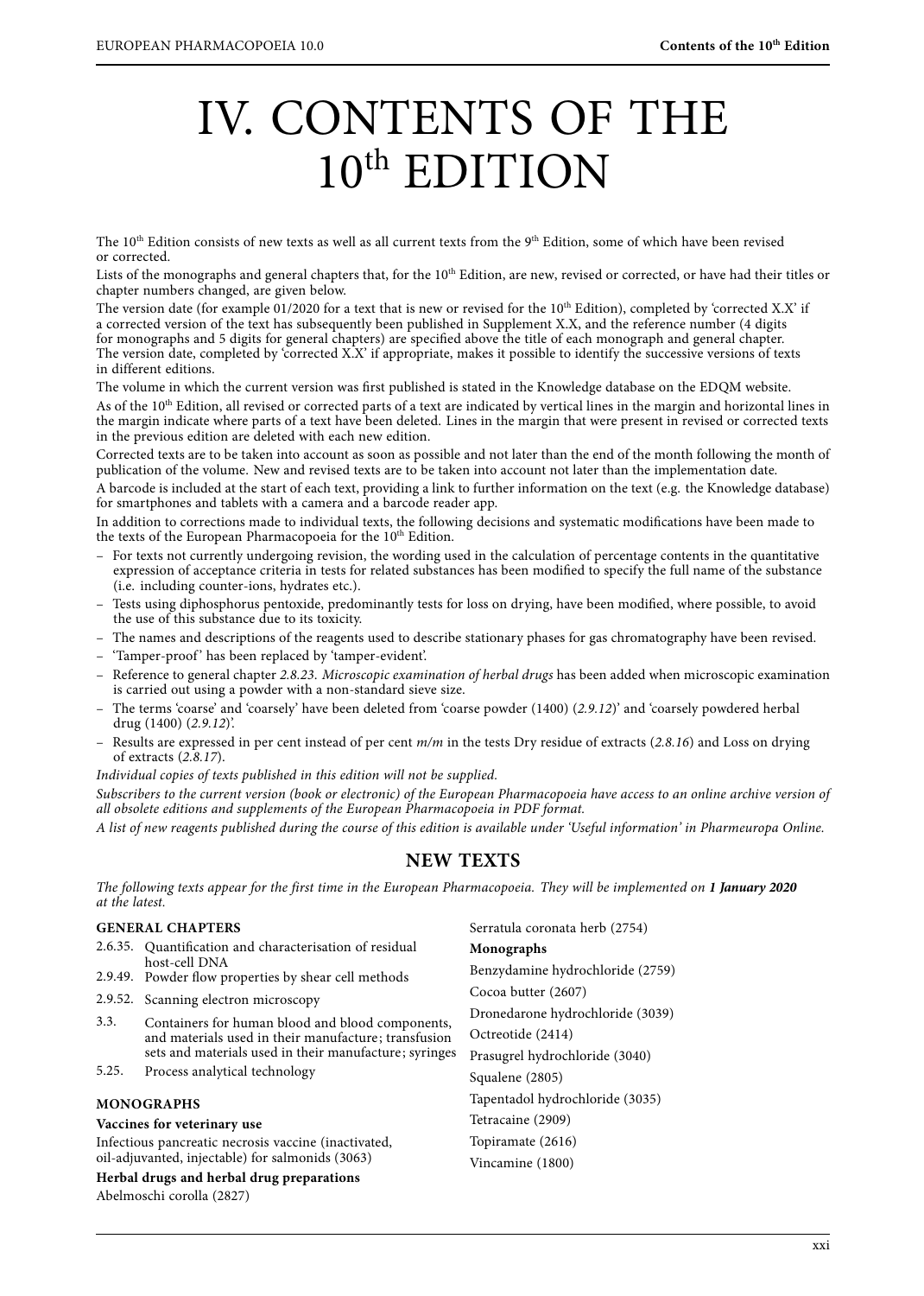## **REVISED TEXTS**

The following texts have been technically revised since their last publication. They will be implemented on **1 January 2020** at the latest.

#### **GENERAL CHAPTERS**

- 2.2.25. Absorption spectrophotometry, ultraviolet and visible
- 2.6.8. Pyrogens
- 2.6.33. Residual pertussis toxin
- 2.7.2. Microbiological assay of antibiotics
- 2.7.23. Numeration of CD34/CD45+ cells in haematopoietic products
- 2.7.35. Immunonephelometry for vaccine component assay
- 2.8.25. High-performance thin-layer chromatography of herbal drugs and herbal drug preparations
- 2.9.1. Disintegration of tablets and capsules
- 2.9.20. Particulate contamination: visible particles
- 3.1.13. Plastic additives
- 3.3.1. Materials for containers for human blood and blood components
- 3.3.2. Materials based on plasticised poly(vinyl chloride) for containers for human blood and blood components
- 3.3.3. Materials based on plasticised poly(vinyl chloride) for tubing used in sets for the transfusion of blood and blood components
- 3.3.4. Sterile plastic containers for human blood and blood components
- 3.3.5. Empty sterile containers of plasticised poly(vinyl chloride) for human blood and blood components
- 3.3.6. Sterile containers of plasticised poly(vinyl chloride) for human blood containing anticoagulant solution
- 3.3.7. Sets for the transfusion of blood and blood components
- 3.3.8. Sterile single-use plastic syringes
- 4. Reagents
- 5.3. Statistical analysis of results of biological assays and tests
- 5.8. Pharmacopoeial harmonisation
- 5.21. Chemometric methods applied to analytical data
- 5.22. Names of herbal drugs used in traditional Chinese medicine
- 5.24. Chemical imaging

#### **MONOGRAPHS**

**Dosage forms**

Powders, oral (1165)

#### **Vaccines for human use**

Diphtheria, tetanus and pertussis (acellular, component) vaccine (adsorbed) (1931)

Diphtheria, tetanus and pertussis (acellular, component) vaccine (adsorbed, reduced antigen(s) content) (2764) Diphtheria, tetanus, pertussis (acellular, component) and haemophilus type b conjugate vaccine (adsorbed) (1932) Diphtheria, tetanus, pertussis (acellular, component) and hepatitis B (rDNA) vaccine (adsorbed) (1933)

Diphtheria, tetanus, pertussis (acellular, component) and poliomyelitis (inactivated) vaccine (adsorbed) (1934)

Diphtheria, tetanus, pertussis (acellular, component) and poliomyelitis (inactivated) vaccine (adsorbed, reduced antigen(s) content) (2329)

Diphtheria, tetanus, pertussis (acellular, component), hepatitis B (rDNA), poliomyelitis (inactivated) and haemophilus type b conjugate vaccine (adsorbed) (2067)

Diphtheria, tetanus, pertussis (acellular, component), poliomyelitis (inactivated) and haemophilus type b conjugate vaccine (adsorbed) (2065)

Influenza vaccine (surface antigen, inactivated, prepared in cell cultures) (2149)

Influenza vaccine (whole virion, inactivated, prepared in cell cultures) (2308)

Pertussis vaccine (acellular, component, adsorbed) (1356) Pertussis vaccine (acellular, co-purified, adsorbed) (1595) Poliomyelitis vaccine (oral) (0215) Yellow fever vaccine (live) (0537)

#### **Vaccines for veterinary use**

Enteric redmouth disease vaccine (inactivated) for rainbow trout (1950)

#### **Immunosera for human use**

Botulinum antitoxin (0085)

## **Herbal drugs and herbal drug preparations**

Indigo plant leaf (2727)

**Monographs**

Alfacalcidol (1286) Aluminium magnesium silicate (1388)

Anticoagulant and preservative solutions for human blood (0209)

Apomorphine hydrochloride hemihydrate (0136)

Arachis oil, hydrogenated (1171)

Benserazide hydrochloride (1173)

Biotin (1073)

Boldine (2971)

Borage (starflower) oil, refined (2105)

Caffeine (0267)

Caffeine monohydrate (0268)

Candesartan cilexetil (2573)

Carmellose sodium (0472)

Carmellose sodium, low-substituted (1186)

Carmustine (1187)

Castor oil, hydrogenated (1497)

Castor oil, refined (2367)

Castor oil, virgin (0051)

Cellulose, microcrystalline (0316)

Cetyl palmitate (1906)

Chlorpromazine hydrochloride (0475) Chlortalidone (0546)

Cholesterol for parenteral use (2397)

Cod-liver oil (type A) (1192)

Cod-liver oil (type B) (1193)

Copovidone (0891)

Cottonseed oil, hydrogenated (1305)

Croscarmellose sodium (0985)

Desipramine hydrochloride (0481)

Diacerein (2409)

Diethylene glycol palmitostearate (1415)

Ethylene glycol monopalmitostearate (1421)

Evening primrose oil, refined (2104)

Fenoterol hydrobromide (0901)

Fish oil, rich in omega-3 acids (1912)

Follitropin (2285)

Follitropin concentrated solution (2286)

Galactose (1215)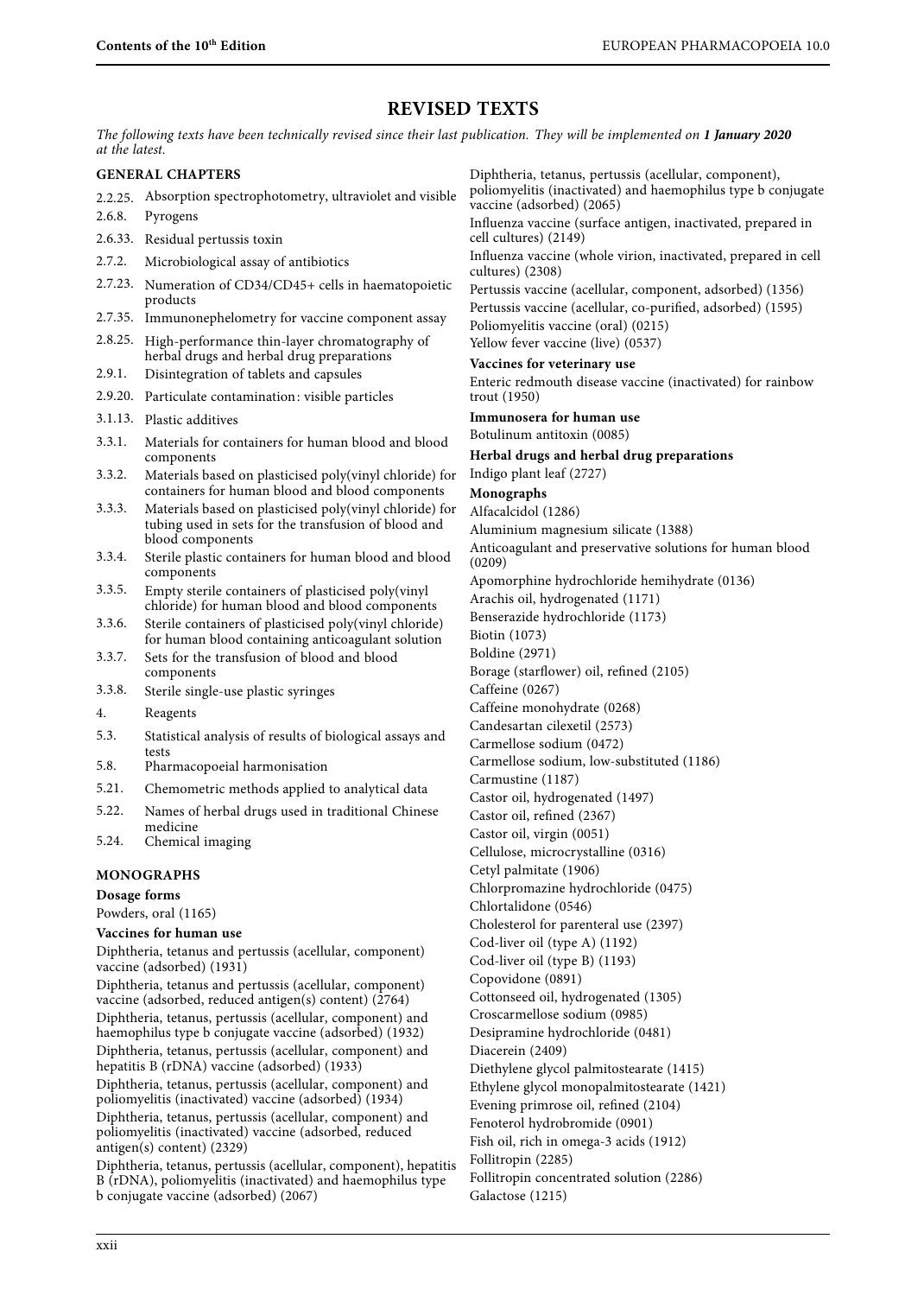Galantamine hydrobromide (2366) Gelatin (0330) Glycerol dibehenate (1427) Glycerol distearate (1428) Glycerol monostearate 40-55 (0495) Gonadotrophin, chorionic (0498) Hard fat (0462) Hard fat with additives (2731) Heparin calcium (0332) Heparin sodium (0333) Human measles immunoglobulin (0397) Human plasma for fractionation (0853) Human plasma (pooled and treated for virus inactivation) (1646) Imidacloprid for veterinary use (2924) Infliximab concentrated solution (2928) Irbesartan (2465) Lauromacrogol 400 (2046) Levodropropizine (1535) Losartan potassium (2232) Macrogol 15 hydroxystearate (2052) Macrogol 30 dipolyhydroxystearate (2584) Mesterolone (1730) Olmesartan medoxomil (2600) Oxytetracycline hydrochloride (0198) Palmitic acid (1904) Penicillamine (0566)

Phenylpropanolamine hydrochloride (0683) Phytomenadione, racemic (3011) Propranolol hydrochloride (0568) Propyl gallate (1039) Propylene glycol monopalmitostearate (1469) Protamine sulfate (0569) Pyridoxine hydrochloride (0245) Safflower oil, refined (2088) Sodium starch glycolate (type A) (0983) Sodium starch glycolate (type B) (0984) Sodium starch glycolate (type C) (1566) Solutions for organ preservation (1264) Soya-bean oil, hydrogenated (1265) Soya-bean oil, refined (1473) Squalane (1630) Sucralfate (1796) Terbutaline sulfate (0690) Tilidine hydrochloride hemihydrate (1767) Triglycerides, medium-chain (0868) Urofollitropin (0958) Urokinase (0695) Valsartan (2423) Vigabatrin (2305) Vinorelbine tartrate (2107) Wheat starch (0359) Wheat-germ oil, refined (1379) Wheat-germ oil, virgin (1480)

## **CORRECTED TEXTS**

The following texts have been corrected for the  $10^{th}$  Edition and specify 'corrected 10.0' above the title. These corrections are to be taken into account as soon as possible and not later than **31 August 2019** (the end of the month following the month of publication of the  $10^{th}$  Edition).

#### **GENERAL CHAPTERS**

- 1. General notices
- 2.2.5. Relative density
- 2.2.29. Liquid chromatography
- 2.2.31. Electrophoresis
- 2.4.23. Sterols in fatty oils
- 2.4.25. Ethylene oxide and dioxan
- 2.4.26. N,N-Dimethylaniline
- 2.4.32. Total cholesterol in oils rich in omega-3 acids
- 2.5.19. O-Acetyl in polysaccharide vaccines
- 2.5.37. Methyl, ethyl and isopropyl methanesulfonate in methanesulfonic acid
- 2.5.38. Methyl, ethyl and isopropyl methanesulfonate in active substances
- 2.5.39. Methanesulfonyl chloride in methanesulfonic acid
- 2.5.40. Methyl, ethyl and isopropyl toluenesulfonate in active substances
- 2.5.41. Methyl, ethyl and isopropyl benzenesulfonate in active substances
- 2.7.8. Assay of tetanus vaccine (adsorbed)
- 2.8.9. Residue on evaporation of essential oils
- 2.9.10. Ethanol content
- 2.9.11. Test for methanol and 2-propanol
- 3.1.14. Materials based on plasticised poly(vinyl chloride) for containers for aqueous solutions for intravenous infusion
- 3.2. Containers
- 5.1.2. Biological indicators and related microbial preparations used in the manufacture of sterile products
- 5.1.6. Alternative methods for control of microbiological quality
- 5.2.12. Raw materials of biological origin for the production of cell-based and gene therapy medicinal products
- 5.9. Polymorphism
- 5.10. Control of impurities in substances for pharmaceutical
- use<br>5.12. Reference standards
- 5.15. Functionality-related characteristics of excipients
- 5.16. Crystallinity

#### **MONOGRAPHS**

#### **General monographs**

Chemical precursors for radiopharmaceutical preparations (2902)

Immunosera for human use, animal (0084)

Immunosera for veterinary use (0030)

Live biotherapeutic products for human use (3053)

Vaccines for human use (0153)

Vaccines for veterinary use (0062)

## **Dosage forms**

Ear preparations (0652) Eye preparations (1163) Intramammary preparations for veterinary use (0945)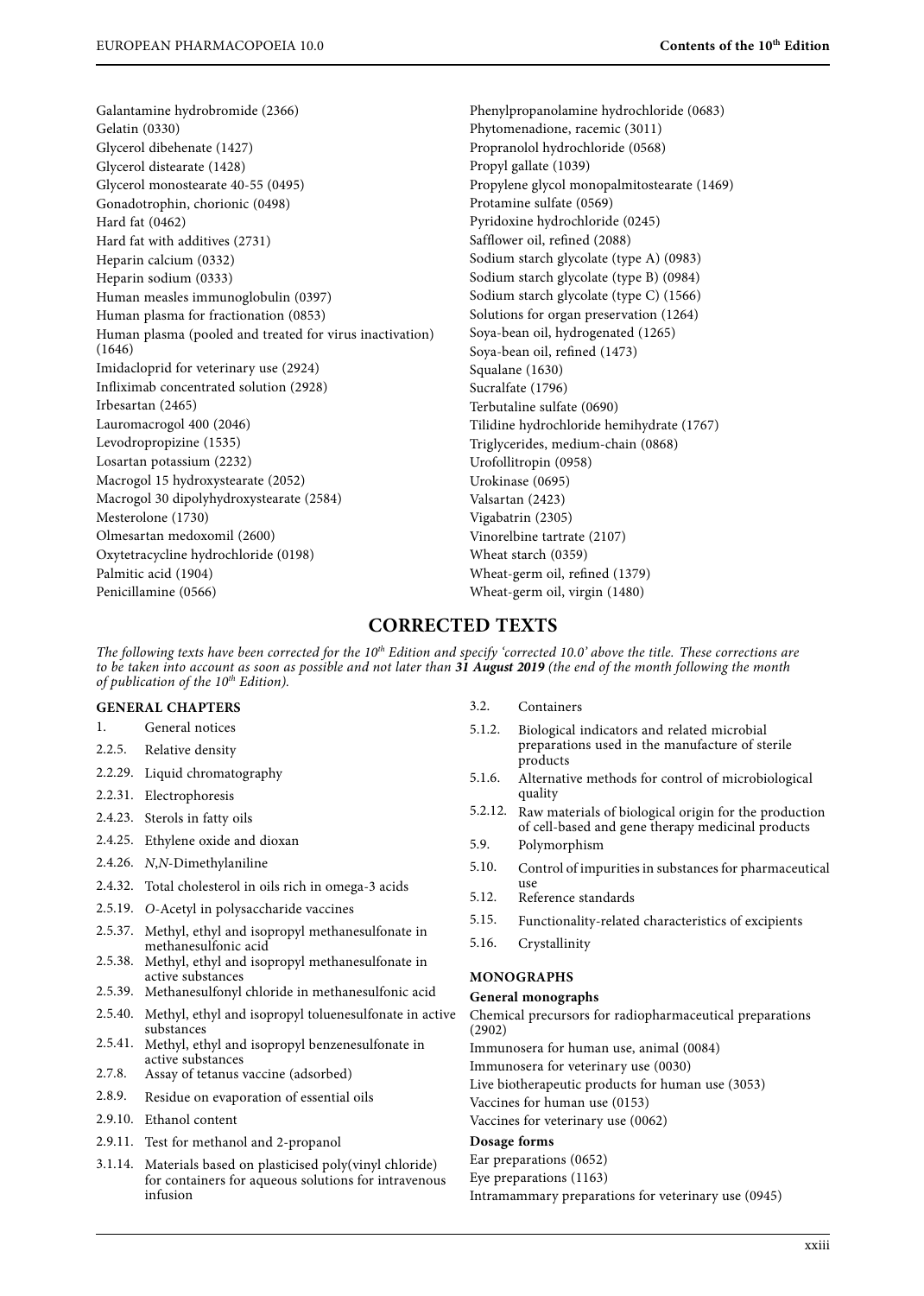Mastic (1876) Myrrh tincture (1877) Nutmeg oil (1552)

Liquid preparations for cutaneous application (0927) Nasal preparations (0676) Parenteral preparations (0520) Rectal preparations (1145) Semi-solid preparations for cutaneous application (0132) Vaginal preparations (1164) **Vaccines for human use** Anthrax vaccine for human use (adsorbed, prepared from culture filtrates) (2188) Diphtheria and tetanus vaccine (adsorbed) (0444) Diphtheria and tetanus vaccine (adsorbed, reduced antigen(s) content) (0647) Diphtheria, tetanus and pertussis (whole cell) vaccine (adsorbed) (0445) Diphtheria, tetanus and poliomyelitis (inactivated) vaccine (adsorbed, reduced antigen(s) content) (2328) Diphtheria vaccine (adsorbed) (0443) Diphtheria vaccine (adsorbed, reduced antigen content) (0646) Influenza vaccine (live, nasal) (2772) Influenza vaccine (split virion, inactivated) (0158) Influenza vaccine (surface antigen, inactivated) (0869) Influenza vaccine (surface antigen, inactivated, virosome) (2053) Influenza vaccine (whole virion, inactivated) (0159) Measles, mumps, rubella and varicella vaccine (live) (2442) Pneumococcal polysaccharide vaccine (0966) Poliomyelitis vaccine (inactivated) (0214) Shingles (herpes zoster) vaccine (live) (2418) Tetanus vaccine (adsorbed) (0452) Typhoid polysaccharide vaccine (1160) Varicella vaccine (live) (0648) **Immunosera for human use** Viper venom antiserum, European (0145) **Radiopharmaceutical preparations and starting materials for radiopharmaceutical preparations** Choline ( $\left[$ <sup>11</sup>C $\right]$ methyl) injection (2462) Copper tetramibi tetrafluoroborate for radiopharmaceutical preparations (2547) Fluorocholine (18F) injection (2793) **Sutures for human use** Sutures for human use: introduction (90004) Sutures, sterile non-absorbable (0324) **Herbal drugs and herbal drug preparations** Herbal drugs: introduction (90029) Achyranthes bidentata root (2999) Akebia stem (2472) Aloes dry extract, standardised (0259) Amomum fruit (2554) Artichoke leaf (1866) Belladonna, prepared (0222) Capsicum soft extract, standardised (2529) Cassia oil (1496) Cinnamon bark oil, Ceylon (1501) Fennel, bitter (0824) Fennel, sweet (0825) Gentian tincture (1870) Ginger (1522) Goldenseal rhizome (1831) Juniper oil (1832) Long pepper (2453) Mandarin oil (2355)

Opium tincture, standardised (1841) Oregano (1880) Pepper (2477) Roselle (1623) Round amomum fruit (2555) Sage tincture (1889) Saw palmetto extract (2579) Saw palmetto fruit (1848) Star anise (1153) Stramonium, prepared (0247) Sweet orange oil (1811) Thyme oil, thymol type (1374) Turmeric rhizome (2543) **Homoeopathic preparations** Homoeopathic preparations: introduction (90006) Agaricus phalloides for homoeopathic preparations (2290) Anacardium for homoeopathic preparations (2094) Belladonna for homoeopathic preparations (2489) Cocculus for homoeopathic preparations (2486) Hydrastis canadensis for homoeopathic preparations (2500) Ignatia for homoeopathic preparations (2513) Magnesium phosphoricum for homoeopathic preparations (2505) Nux-vomica for homoeopathic preparations (2514) Staphysagria for homoeopathic preparations (2289) **Monographs** N-Acetyltyrosine (1384) Alimemazine hemitartrate (2650) Almagate (2010) Alprazolam (1065) Alprenolol hydrochloride (0876) Aluminium hydroxide, hydrated, for adsorption (1664) Aluminium stearate (1663) Alverine citrate (2156) Amantadine hydrochloride (0463) Amikacin sulfate (1290) 4-Aminobenzoic acid (1687) Amoxicillin sodium (0577) Amphotericin B (1292) Ampicillin sodium (0578) Anti-T lymphocyte immunoglobulin for human use, animal (1928) Aprotinin (0580) Aprotinin concentrated solution (0579) Arginine hydrochloride (0805) Aripiprazole (2617) Articaine hydrochloride (1688) Atazanavir sulfate (2898) Atropine (2056) Atropine sulfate (0068) Azelastine hydrochloride (1633) Bacitracin (0465) Bacitracin zinc (0466) Benzalkonium chloride (0372) Benzalkonium chloride solution (0371) Benzyl alcohol (0256) Benzyl benzoate (0705) Benzylpenicillin (benzathine) tetrahydrate (0373)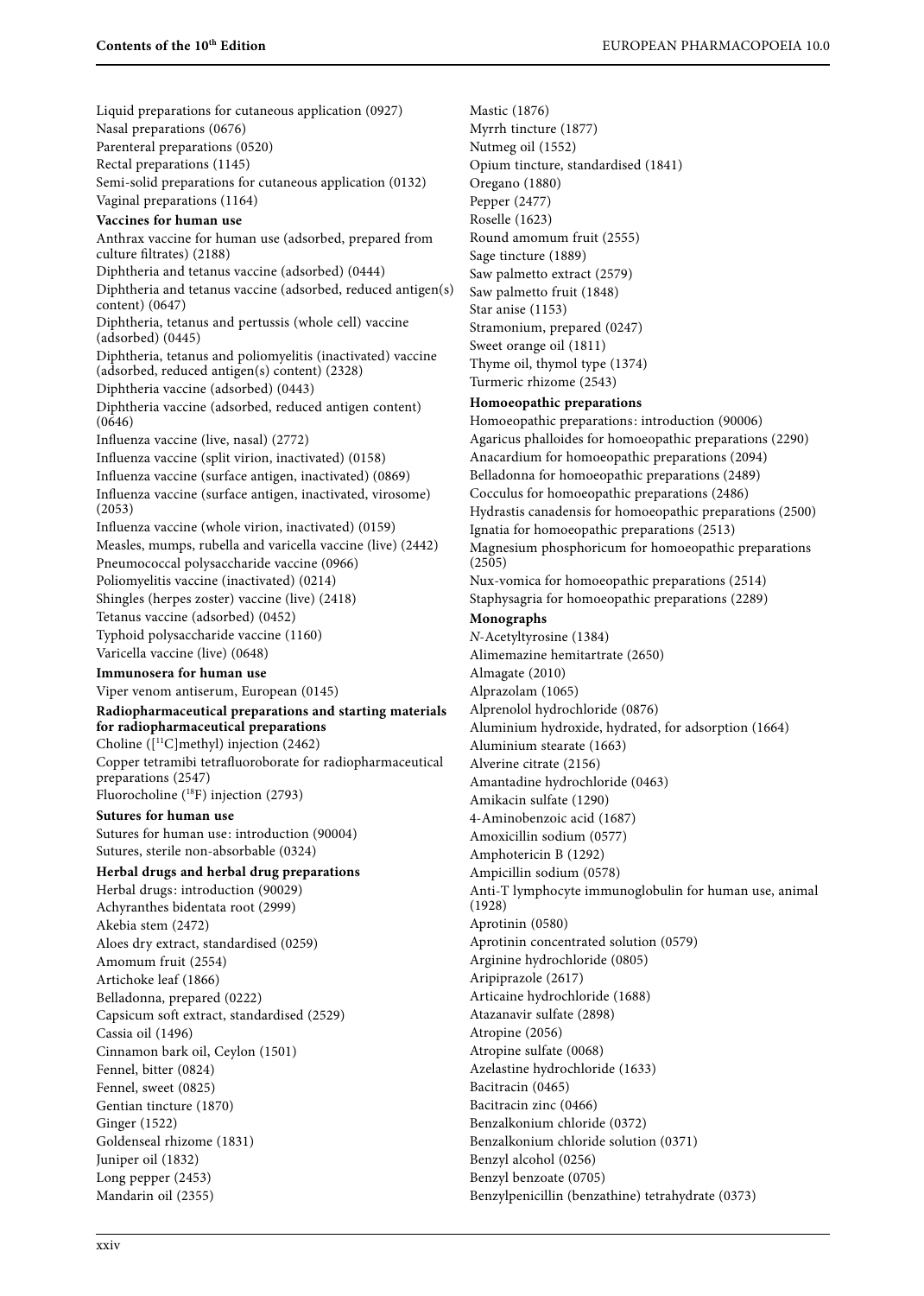Benzylpenicillin potassium (0113) Benzylpenicillin (procaine) monohydrate (0115) Benzylpenicillin sodium (0114) Biperiden hydrochloride (1074) Bismuth subsalicylate (1495) Bleomycin sulfate (0976) Botulinum toxin type A for injection (2113) Botulinum toxin type B for injection (2581) Brimonidine tartrate (2760) Bromhexine hydrochloride (0706) Brompheniramine maleate (0977) Bupivacaine hydrochloride (0541) Buserelin (1077) Calcitonin (salmon) (0471) Calcium folinate hydrate (0978) Calcium glucoheptonate (1399) Calcium levofolinate hydrate (1606) Captopril (1079) Carbimazole (0884) Cefalotin sodium (0987) Cefamandole nafate (1402) Cefapirin sodium (1650) Cefazolin sodium (0988) Cefepime dihydrochloride monohydrate (2126) Cefoperazone sodium (1404) Cefotaxime sodium (0989) Cefoxitin sodium (0990) Ceftazidime pentahydrate (1405) Ceftazidime pentahydrate with sodium carbonate for injection (2344) Ceftriaxone sodium (0991) Cefuroxime axetil (1300) Cefuroxime sodium (0992) Cetostearyl alcohol (0702) Cetostearyl alcohol (type A), emulsifying (0801) Cetostearyl alcohol (type B), emulsifying (0802) Cetyl alcohol (0540) Chloramphenicol (0071) Chloramphenicol palmitate (0473) Chloramphenicol sodium succinate (0709) Chlorobutanol (0382) Chlorobutanol hemihydrate (0383) Chlorocresol (0384) Chlortetracycline hydrochloride (0173) Cholesterol (0993) Ciclopirox (1407) Ciclosporin (0994) Cilastatin sodium (1408) Cladribine (2174) Clemastine fumarate (1190) Clindamycin phosphate (0996) Clioquinol (2111) Clodronate disodium tetrahydrate (1777) Clofibrate (0318) Clonidine hydrochloride (0477) Clopidogrel besilate (2790) Clopidogrel hydrochloride (2791) Clopidogrel hydrogen sulfate (2531) Cloxacillin sodium (0661) Codeine hydrochloride dihydrate (1412) Codeine monohydrate (0076)

Codeine phosphate hemihydrate (0074) Colestyramine (1775) Colistimethate sodium (0319) Colistin sulfate (0320) Crospovidone (0892) Cyclizine hydrochloride (1092) Cysteine hydrochloride monohydrate (0895) Cytarabine (0760) Dacarbazine (1691) Danaparoid sodium (2090) Daunorubicin hydrochloride (0662) Deferiprone oral solution (2987) Deferoxamine mesilate (0896) Demeclocycline hydrochloride (0176) Desflurane (1666) Desloratadine (2570) Desmopressin (0712) Detomidine hydrochloride for veterinary use (1414) Dexchlorpheniramine maleate (1196) Dibutyl phthalate (0762) Diclofenac potassium (1508) Diclofenac sodium (1002) Dicloxacillin sodium (0663) Dicycloverine hydrochloride (1197) Diethyl phthalate (0897) Diethylene glycol monoethyl ether (1198) Dihydrostreptomycin sulfate for veterinary use (0485) Dimetindene maleate (1417) Docusate sodium (1418) Doxorubicin hydrochloride (0714) Doxycycline hyclate (0272) Doxycycline monohydrate (0820) Doxylamine hydrogen succinate (1589) Duloxetine hydrochloride (2594) Edrophonium chloride (2106) Enalapril maleate (1420) Enilconazole for veterinary use (1720) Enrofloxacin for veterinary use (2229) Epirubicin hydrochloride (1590) Erythromycin lactobionate (1098) Erythropoietin concentrated solution (1316) Estrogens, conjugated (1512) Ethacridine lactate monohydrate (1591) Ethanol (96 per cent) (1317) Ethanol, anhydrous (1318) Ethylcellulose (0822) Etofenamate (1513) Eugenol (1100) Everolimus (2918) Felypressin (1634) Fentanyl citrate (1103) Fenticonazole nitrate (1211) Filgrastim concentrated solution (2206) Filgrastim injection (2848) Flucloxacillin sodium (0668) Folic acid hydrate (0067) Foscarnet sodium hexahydrate (1520) Fosfomycin sodium (1329) Framycetin sulfate (0180) Fulvestrant (2443) Gadobutrol monohydrate (2735)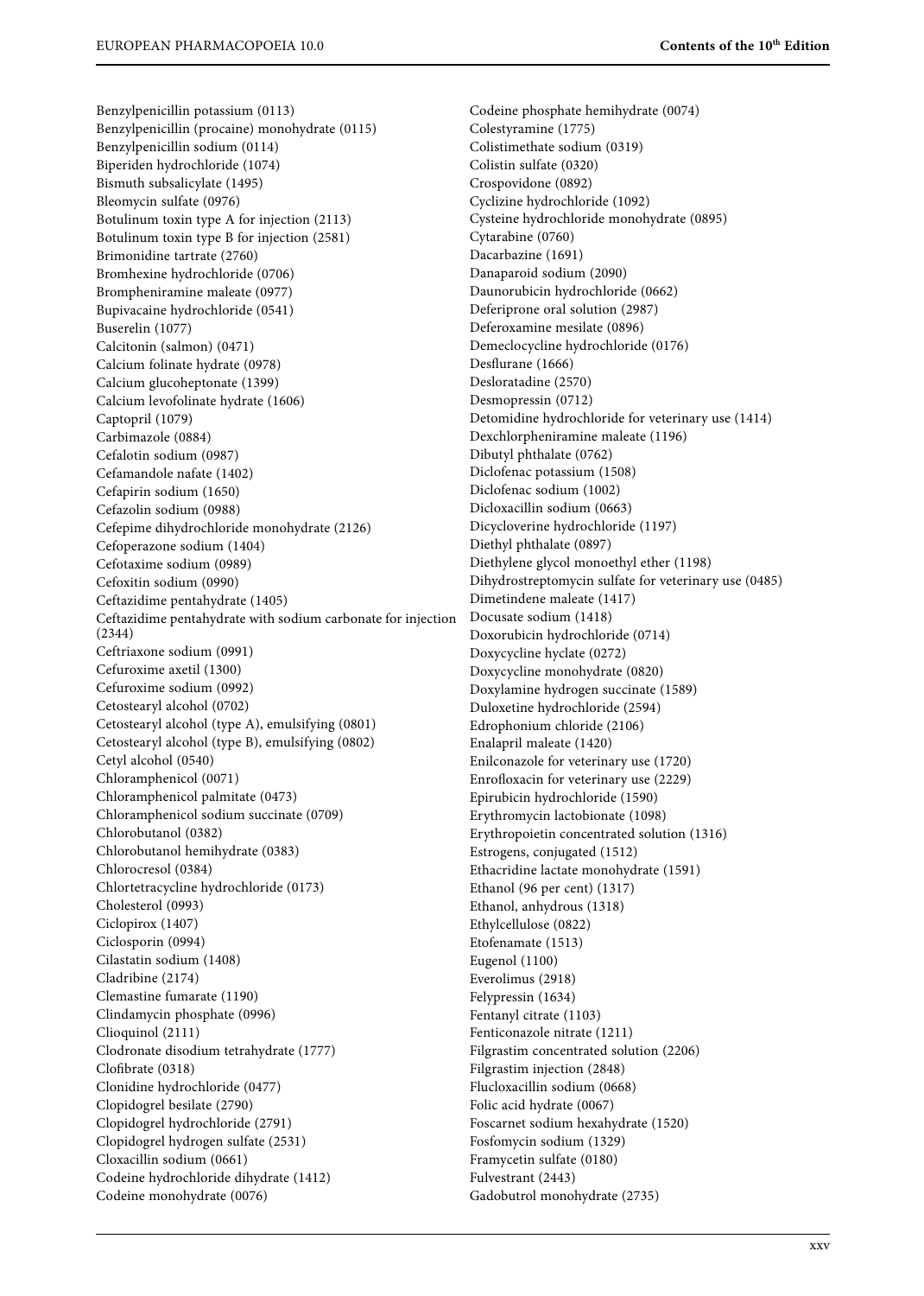Gadodiamide hydrate (2225) Gemcitabine hydrochloride (2306) Gentamicin sulfate (0331) Glipizide (0906) Glucagon, human (1635) Glycerol (0496) Glycerol (85 per cent) (0497) Glycerol monocaprylate (2213) Glycerol monocaprylocaprate (2392) Gonadorelin acetate (0827) Gonadotrophin, equine serum, for veterinary use (0719) Gramicidin (0907) Guaiacol (1978) Halothane (0393) Heparins, low-molecular-mass (0828) Heptaminol hydrochloride (1980) Histidine hydrochloride monohydrate (0910) Human coagulation factor VIIa (rDNA) concentrated solution (2534) Human coagulation factor IX (rDNA) concentrated solution (2522) Hyaluronidase (0912) Hydroxychloroquine sulfate (2849) Hydroxyethylcellulose (0336) Hydroxypropylcellulose (0337) Hydroxypropylcellulose, low-substituted (2083) Hyoscyamine sulfate (0501) Hypromellose (0348) Imipenem monohydrate (1226) Insulin aspart (2084) Insulin, bovine (1637) Insulin glargine (2571) Insulin, human (0838) Insulin lispro (2085) Insulin, porcine (1638) Insulin preparations, injectable (0854) Interferon alfa-2 concentrated solution (1110) Interferon beta-1a concentrated solution (1639) Interferon gamma-1b concentrated solution (1440) Iohexol (1114) Iopamidol (1115) Irinotecan hydrochloride trihydrate (2675) Isoprenaline sulfate (0502) Isopropyl alcohol (0970) Isopropyl myristate (0725) Isopropyl palmitate (0839) Isosorbide dinitrate, diluted (1117) Isoxsuprine hydrochloride (1119) Kanamycin acid sulfate (0033) Kanamycin monosulfate (0032) Labetalol hydrochloride (0923) Lactose (1061) Leuprorelin (1442) Levocabastine hydrochloride (1484) Lincomycin hydrochloride (0583) Lomustine (0928) Loratadine (2124) Lynestrenol (0558) Macrogol isotridecyl ether (2730) Macrogol lauryl ether (1124) Macrogol poly(vinyl alcohol) grafted copolymer (2523)

Magnesium aspartate dihydrate (1445) Magnesium stearate (0229) Maize starch (0344) Meldonium dihydrate (2624) Menadione (0507) Mepivacaine hydrochloride (1242) Mepyramine maleate (0278) Meropenem trihydrate (2234) Metacresol (2077) Methadone hydrochloride (0408) Methanol (1989) Methyl salicylate (0230) Methylcellulose (0345) Methylene chloride (0932) N-Methylpyrrolidone (1675) Metoclopramide hydrochloride monohydrate (0674) Mianserin hydrochloride (0846) Minocycline hydrochloride dihydrate (1030) Molgramostim concentrated solution (1641) Naftidrofuryl hydrogen oxalate (1594) Nandrolone decanoate (1992) Naphazoline hydrochloride (0730) Naphazoline nitrate (0147) Neomycin sulfate (0197) Neostigmine bromide (0046) Neostigmine metilsulfate (0626) Netilmicin sulfate (1351) Nevirapine hemihydrate (2479) Nicardipine hydrochloride (2776) Norflurane (2257) Nystatin (0517) Octyldodecanol (1136) Oleyl alcohol (2073) Olsalazine sodium (1457) Orphenadrine citrate (1759) Orphenadrine hydrochloride (1760) Oseltamivir phosphate (2422) Oxacillin sodium monohydrate (2260) Oxeladin hydrogen citrate (1761) Oxolinic acid (1353) Oxytetracycline dihydrate (0199) Oxytocin (0780) Oxytocin concentrated solution (0779) Paclitaxel (1794) Papaverine hydrochloride (0102) Pemetrexed disodium heptahydrate (2637) Permethrin (25:75) (1762) Phentolamine mesilate (1138) Phytosterol (1911) Piperacillin sodium (1168) Piperazine hydrate (0425) Poloxamers (1464) Polymyxin B sulfate (0203) Polyoxypropylene stearyl ether (2602) Polysorbate 80 (0428) Poly(vinyl acetate) (1962) Poly(vinyl acetate) dispersion 30 per cent (2152) Potassium clavulanate (1140) Potassium dihydrogen phosphate (0920) Pramipexole dihydrochloride monohydrate (2416) Praziquantel (0855)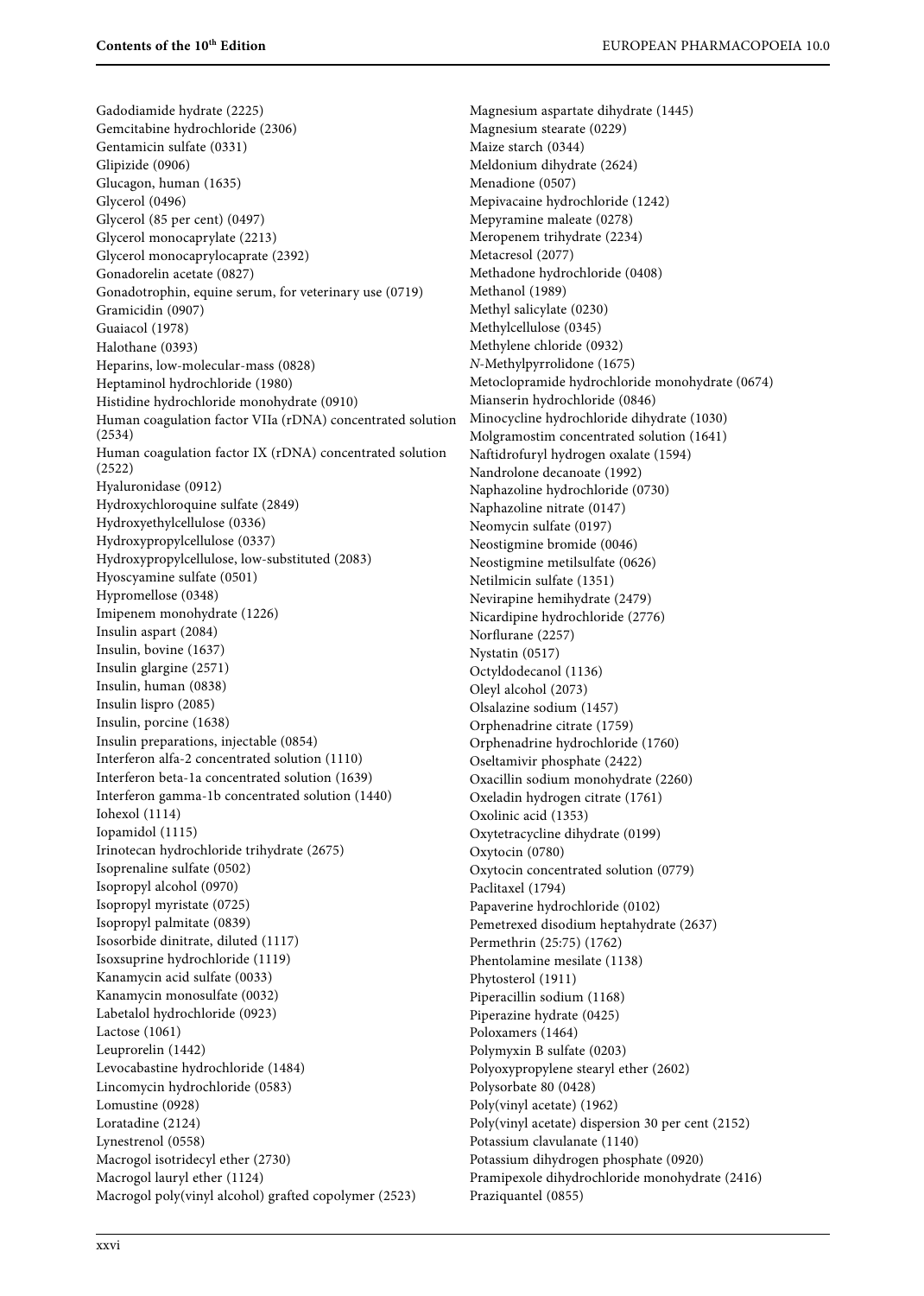Propanol (2036) Propofol (1558) Protirelin (1144) Pyrantel embonate (1680) Pyridostigmine bromide (1255) Pyrrolidone (2180) Rabeprazole sodium (2868) Rabeprazole sodium hydrate (2331) Raltegravir potassium (2887) Ranitidine hydrochloride (0946) Remifentanil hydrochloride (2644) Reserpine (0528) Rifamycin sodium (0432) Rilmenidine dihydrogen phosphate (2020) Rivastigmine hydrogen tartrate (2630) Rupatadine fumarate (2888) Saccharin (0947) Saccharin sodium (0787) Salmeterol xinafoate (1765) Sertraline hydrochloride (1705) Sevoflurane (2269) Sildenafil citrate (2270) Sitagliptin phosphate monohydrate (2778) Sitagliptin tablets (2927) Sodium aminosalicylate dihydrate (1993) Sodium aurothiomalate (1994) Sodium cetostearyl sulfate (0847) Sodium cyclamate (0774) Sodium hyaluronate (1472) Sodium (S)-lactate solution (2033) Sodium phenylbutyrate (2183) Sodium propionate (2041) Sodium stearyl fumarate (1567) Solifenacin succinate (2779) Somatostatin (0949) Somatropin (0951) Somatropin concentrated solution (0950) Somatropin for injection (0952) Somatropin solution for injection (2370) Spectinomycin dihydrochloride pentahydrate (1152) Spectinomycin sulfate tetrahydrate for veterinary use (1658) Spiramycin (0293) Starch, hydroxypropyl (2165) Starch, hydroxypropyl, pregelatinised (2645) Starches, hydroxyethyl (1785) Stearyl alcohol (0753) Streptokinase concentrated solution (0356) Streptomycin sulfate (0053) Sufentanil citrate (1269) Sulbactam sodium (2209) Sulfadimethoxine sodium for veterinary use (2745) Sulfaguanidine (1476) Sulfamerazine (0358) Sulfobutylbetadex sodium (2804) Sultamicillin (2211) Sultamicillin tosilate dihydrate (2212) Sumatriptan succinate (1573)

Tacalcitol monohydrate (2272) Tacrolimus monohydrate (2244) Tadalafil (2606) Tamsulosin hydrochloride (2131) Teriparatide (2829) Terpin monohydrate (2940) Testosterone decanoate (1736) Testosterone enantate (1048) Testosterone isocaproate (1737) Tetracycline hydrochloride (0210) Tetryzoline hydrochloride (2101) Thiamazole (1706) Thiamine hydrochloride (0303) Thiamine nitrate (0531) Thiocolchicoside crystallised from ethanol (2896) Thiocolchicoside hydrate (2814) Thiomersal (1625) Tianeptine sodium (2022) Tiapride hydrochloride (1575) Ticarcillin sodium (0956) Tigecycline (2825) Tizanidine hydrochloride (2578) Tobramycin (0645) all-rac-α-Tocopherol (0692) RRR-α-Tocopherol (1256) all-rac-α-Tocopheryl acetate (0439) RRR-α-Tocopheryl acetate (1257) α-Tocopheryl acetate concentrate (powder form) (0691) DL-α-Tocopheryl hydrogen succinate (1258) RRR-α-Tocopheryl hydrogen succinate (1259) Tolterodine tartrate (2781) Tosylchloramide sodium (0381) Tributyl acetylcitrate (1770) Tri-n-butyl phosphate (1682) Triethyl citrate (1479) Trimebutine maleate (2182) Trimetazidine dihydrochloride (1741) Trimethoprim (0060) Trolamine (1577) Troxerutin (2133) Tuberculin purified protein derivative, avian (0535) Tuberculin purified protein derivative, bovine (0536) Tylosin for veterinary use (1273) Tylosin phosphate for veterinary use (2802) Tylosin tartrate for veterinary use (1274) Vancomycin hydrochloride (1058) Vardenafil hydrochloride trihydrate (2782) Vecuronium bromide (1769) Vinblastine sulfate (0748) Vincristine sulfate (0749) Vindesine sulfate (1276) Voriconazole (2576) Wool alcohols (0593) Wool fat (0134) Wool fat, hydrogenated (0969) Xylitol (1381) Ziprasidone mesilate trihydrate (2649)